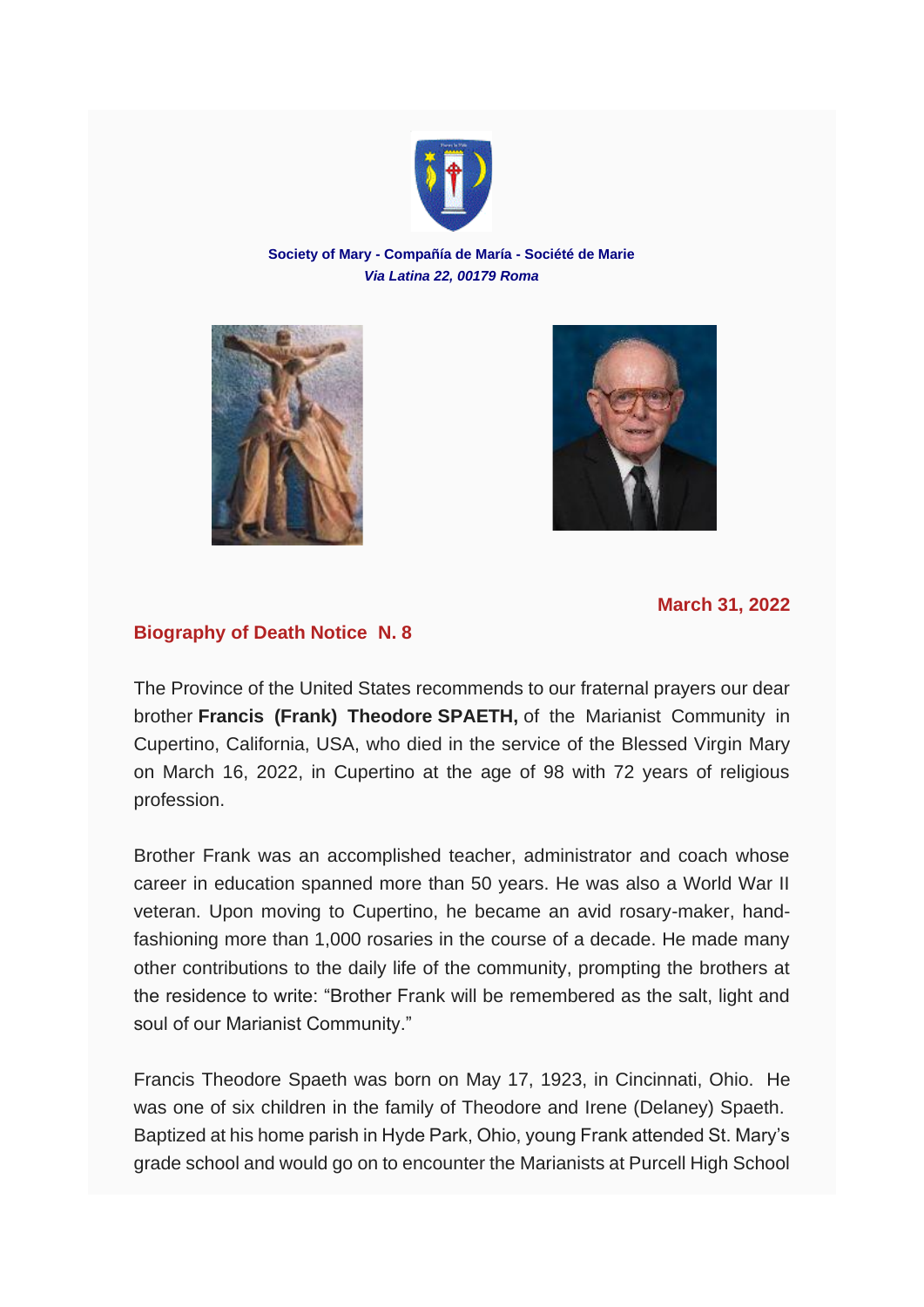in Walnut Hills. After graduating, Frank enlisted in the U.S. Marine Corps in 1942, during World War II. He served for four years as a radar and radio technician.

During his military service, Frank recalled thinking and praying often about his future life—and about the good experience he'd had with the brothers in high school. After an honorable discharge from the Marines, he reconnected with the Marianists who'd taught him at Purcell and inquired about becoming a brother himself. He entered the Marianist Novitiate in August 1948, at Beacon, New York.

Brother Frank professed first vows there in 1949 and completed his scholasticate years at Mount Saint John in Dayton, Ohio. He made his perpetual vows on August 24, 1952, at Cheviot Hills Military Academy in Los Angeles, California.

Brother Frank earned a Bachelor of Science degree in Education from the University of Dayton in 1951. He spent most of the next 57 years teaching and coaching at high schools on the west coast and Hawaii, with assignments that included St. Joseph (Alameda, CA), Archbishop Riordan (San Francisco), Junipero Serra (Gardena, CA), Chaminade College Preparatory (Canoga Park, CA), DeSales (Walla Walla, WA), St. Anthony (Maui, HI) and Saint Louis (Honolulu, HI).

During his time at Chaminade, Brother Frank held positions as Principal and Athletic Director. He also spent two years as a working brother at Villa St. Joseph (Cupertino, CA) and in formation at the Marianist Scholasticate in Honolulu. He earned a Master of Arts degree in Education from the University of San Francisco in 1961.

Brother Frank was known as a gifted teacher of math, mechanical drawing and physics – with the latter subject holding a special place in his heart. As he once put it, "We did some forty experiments in the classroom throughout the year, and the boys and girls generally liked them very much."

Although not an athlete in his younger years, Brother Frank became quite fond of distance running and bicycling as an adult. Among his accomplishments were three marathons and two triathlons, along with many 5K and10K races through the years. He was also known for biking home from various summer school assignments – including a ten-day trip from Dayton to Cape Cod, Massachusetts; and two different trips from San Francisco to Los Angeles.